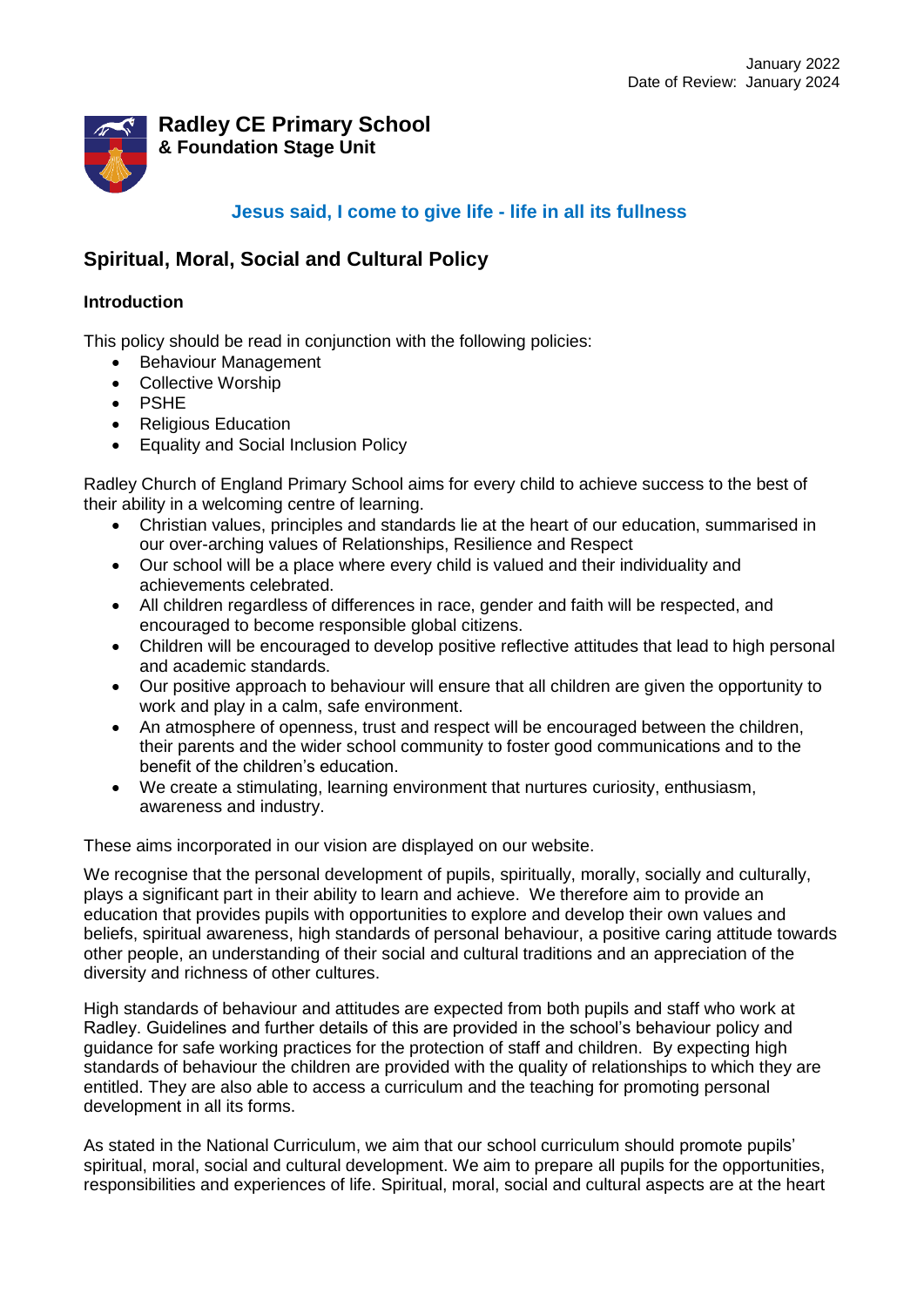of daily life at our school, both through the taught curriculum and in other areas of school life such as our worship programme, extra-curricular activities school leadership roles, and pupil voice opportunities including School Council. All curriculum areas have a contribution to make to the child's spiritual, moral, social and cultural development and opportunities for this are planned into the curriculum.

#### **Spiritual Development**

Spiritual development is the aspect of inner self through which pupils acquire insights into their personal existence, which are of enduring worth. It occurs through reflection on their own and other people's lives and beliefs and their environment. 'Spiritual' is not synonymous with religious; it is the responsibility of the whole school and the whole curriculum, as well as activities outside the curriculum. We welcome the diversity and breadth of spiritual understanding held by all members of our school; pupils, teaching staff and support staff.

We encourage spiritual development in various ways. RE lessons introduce pupils to the beliefs, ideas and practices of other faiths. (See Religious Education Policy for further information). 'Circle time', group discussions, assemblies and whole school worship encourage mutual respect. Forest school gives children an opportunity to explore and wonder about the natural world and gives time for contemplation. Collective worship provides the opportunity for children and adults to express and share their sense of awe and wonder; this may take place in school and in St James' Church through open the book assemblies and led by our worship leaders. We also encourage children to celebrate their own and other's achievements in our weekly Celebration Assembly being led by our School Council. As a Church School, the language of our celebration and worship is that of the Christian faith, but children of other faiths and philosophies have their beliefs welcomed, shared and respected. Further information is to be found in our Collective Worship Policy.

We try to create an environment that is aesthetically pleasing with a variety of interesting, stimulating experiences, which encourage the children to question and wonder about the world. We provide opportunities, time and space for reflection. Poetry, music, art and drama, as well as Religious Education are used to develop awareness of beliefs, moods, themes and emotions. We place great emphasis on listening, sharing and respect. This allows the children to feel secure and confident enough to contribute and share experiences from their own life and may provide insights previously unexplored.

#### **Moral and Social Development**

Moral and social developments are closely related, especially at primary age. Moral development concerns fundamental judgements and perceptions about how we should behave and act and the reason for such behaviour. It includes questions of intention, motive and attitude and in particular develops principles for distinguishing between right and wrong. Social development relates to those skills and personal qualities necessary to play a full part in society.

Radley CE Primary School helps its pupils to arrive at an understanding of morality by fostering its own values of respect for self, others and the environment, which are shared with pupils and parents. Personal, Social and Health Education sessions allow teachers, children and support staff the opportunity to discuss ideas, listen to others, share views and role play situations. Circle Time and assemblies enable children to share and discuss ideas in a setting where there is an importance placed on listening. Other issues that occur in the classroom will be shared and discussed as they arise. A great deal of this work, by its nature, requires children to develop social skills to deal with others, including children, adults and the wider community. Leadership roles within the school also give the children opportunities to take responsibility and take an active part in their moral and social development.

Class rules are based on values of respect for self, individuals, property and the environment and reinforce the values held by the School. They encompass the four key rights and responsibilities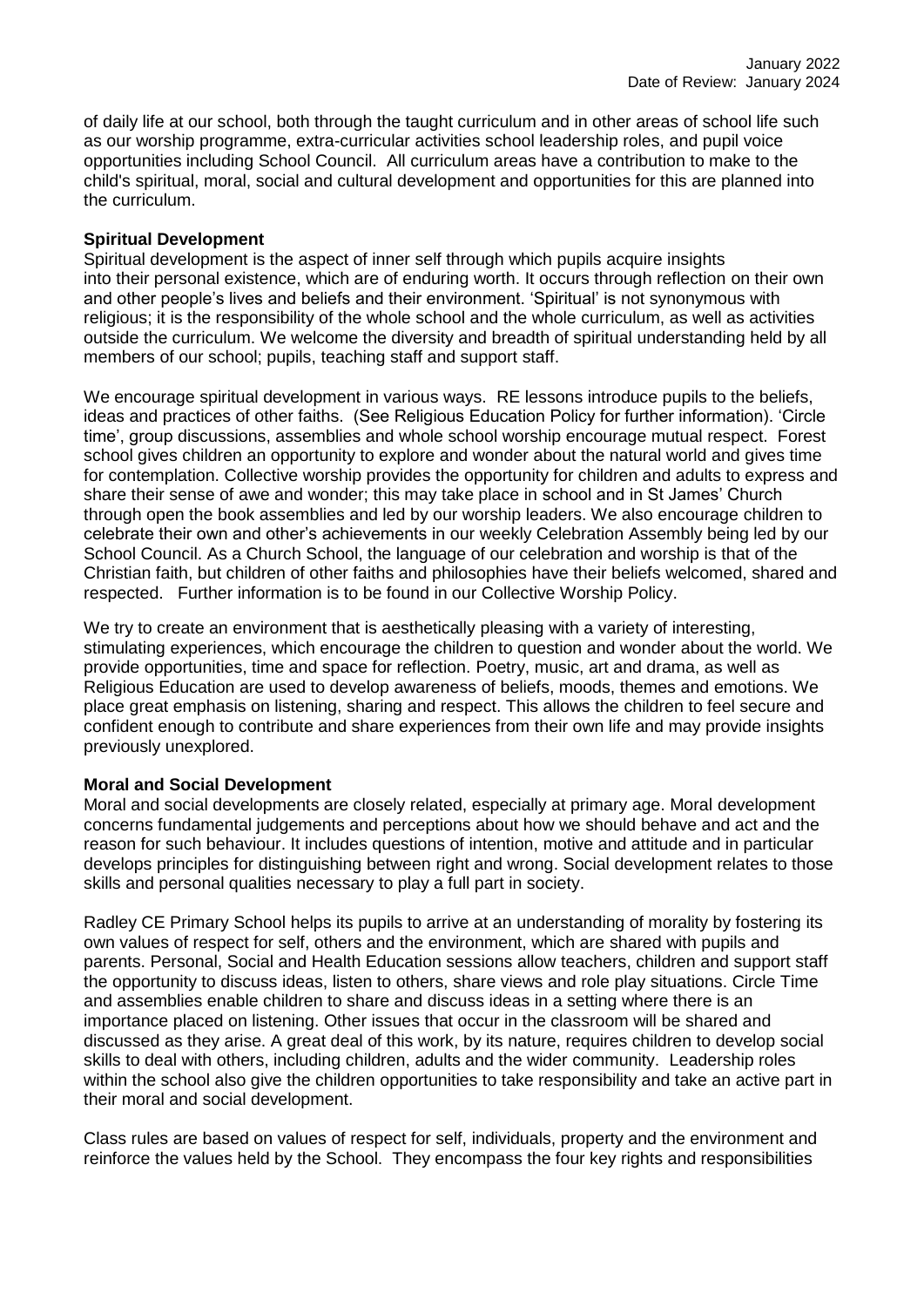set out in our Behaviours Policy. Our Anti-Bullying Policy and online safety policies deal further with this crucial aspect of social development.

| <b>Rights</b> |                   | <b>Responsibilities</b>                                                                                                |  |
|---------------|-------------------|------------------------------------------------------------------------------------------------------------------------|--|
| $\cap$        | To feel safe      | To think and act in a way that keeps us and<br>others feeling safe                                                     |  |
| $\cap$        | To be listened to | To listen to and value the thoughts and feelings<br>of everybody                                                       |  |
| $\circ$       | To learn          | To be prepared for learning<br>To enable others to learn                                                               |  |
| $\bigcap$     | To make mistakes  | To admit and put right our mistakes<br>To ask for help and learn from our mistakes<br>To allow others to make mistakes |  |

#### **Cultural Development**

Cultural development refers to the pupils' increasing understanding and command of those beliefs, values, customs, knowledge and skills, which taken together, form the basis of identity and cohesion in societies and groups.

At Radley CE Primary School, we encourage pupils' cultural development by deepening their understanding of their own cultural roots and by broadening their cultural horizons and aspirations. We will value and encourage pupils own cultural interests and achievements and enrich and broaden their experience of all aspects of culture at home or abroad, whether aesthetic, mathematical, literary, technological, musical, scientific, political, economic or religious. We do this in a variety of ways. For example:

- Observing special days throughout the year, from a variety of cultures
- Listening to and responding to a variety of music modern, classical, from other cultures
- Looking at the works of famous artists from a variety of cultures
- Visiting places of worship, museums and other places of interest
- Reading and listening to a variety of literature poetry, stories, poetry, myths, legends
- Inviting a range of visitors into school both from the local and wider community
- Learning about historical figures who have contributed to developing our society in a particular way.
- Learning about a variety of different cultures, faiths and traditions
- Whole school termly themes, including topics such as 'One World'

Respect for, and understanding of, all cultures is nurtured, not only through assemblies and more formal teaching but also by the school's ethos which values all children and welcomes the diversity of experience each child brings into the school. All curriculum areas seek to use illustrations and examples drawn from as wide a range of cultural contexts as possible. This is reflected in teacher's planning and purchasing decisions.

#### **Equality**

All pupils will have equal access to the curriculum, regardless of gender, ethnicity, culture, religion, language, disability, sexual orientation, age and social circumstances. This therefore gives all pupils the opportunity to develop knowledge, understanding, skills and attitudes necessary for their selffulfilment and development as active and responsible citizens.

#### **Community Links**